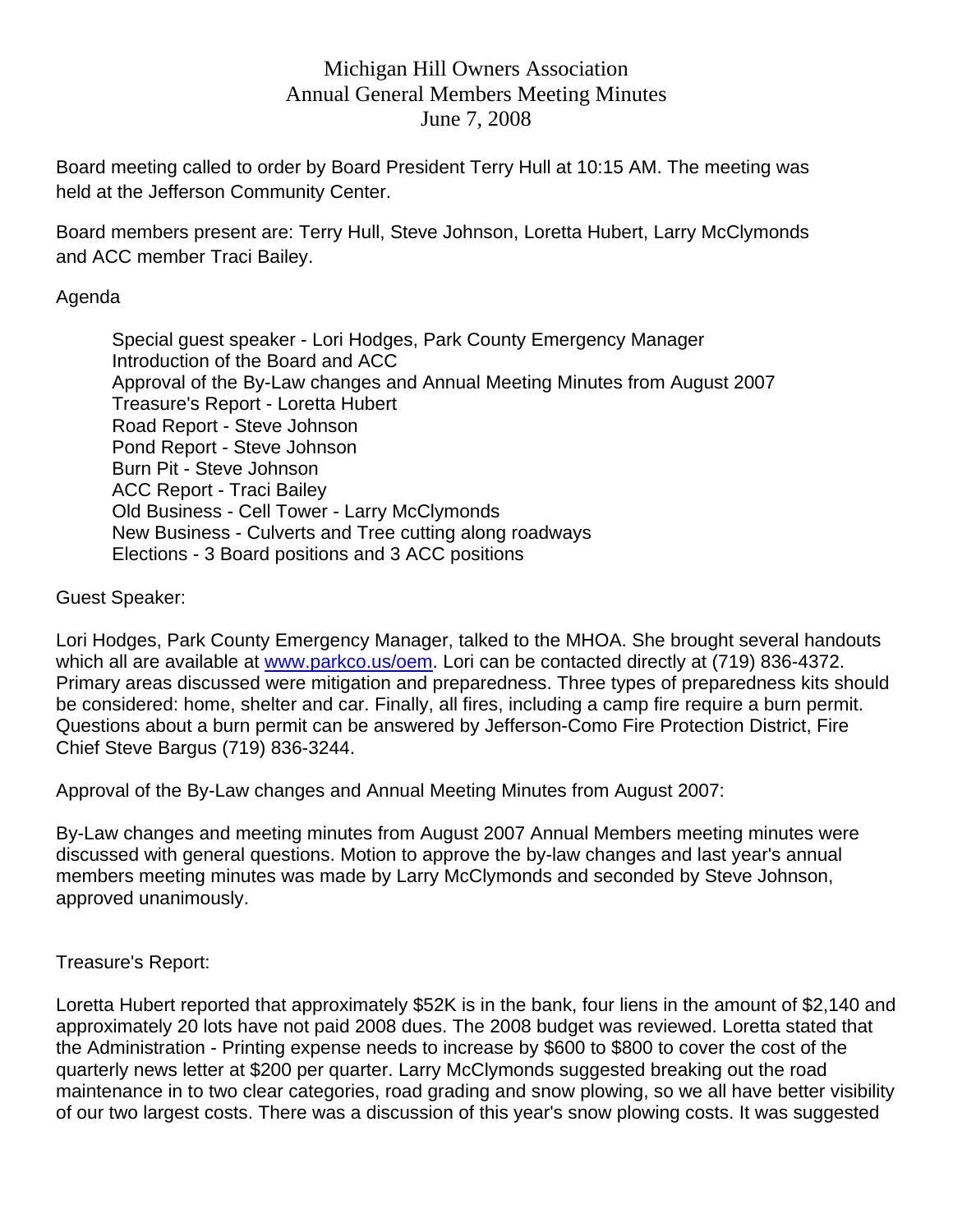that we should conduct an audit of the association's books because the last audit was five years ago. Sue Ebner, a CPA, volunteered to do the audit. Susan Hargleroad motioned to accept the 2008 MHOA budget and Mary Dudzinski seconded. The budget was approved unanimously.

### Road Report:

Steve Johnson reported that Marvin Muntz was currently grading the roads. Cost would be similar to last year even with the increase in fuel costs. The grading is being done earlier so the grading can be completed before the grasses grow along the sides of the road and slow the grading down. We all thanked Sheldon Burton, Steve Johnson, Tom Clinton and Terry Hull for a job well done during this winter's heavy snows and high winds. The association will most likely close the north entrance again this year when it gets too expensive to keep open in order to keep costs in control.

### Pond Report:

Steve Johnson reported that trout will be delivered to the pond within the next few weeks. The association typically stocks the pond by Memorial Day but this year the road to the pond had six feet of snow and the pond was only half full. The road is now open and the pond is full thanks to Mother Nature. Remember, we try to keep the pond as catch and release for adults and a limit of two fish for kids. Also note that we have added grass carp to keep the grass in the pond in control. Should you catch one of these grass carps, just cut your line and let it go. If you see someone fishing that you suspect is not from the association, call the county sheriff and let them handle it.

### Burn Pit:

Steve Johnson reported that the fire department will burn the pit when the conditions are right. You can continue to dump slash only at the burn pit. Note, no construction debris can be dumped at the MHOA burn pit. The combination of the lock at the burn pit is "1048" (same as the dump station).

# ACC Report:

Traci Bailey reported that in 2008 we have had six ACC request submitted with two still pending. The old Carlton property is no longer an issue. The new owners have sided the metal garage and acid washing the new log home so when stained it will be very even. The property is looking good.

### Old Business:

Cell Tower - Larry McClymonds reported that MHOA supported Jefferson Heights in fighting a cell tower on a private owner's property by Comnet. The tower would have exceeded setbacks and height limits, requiring a variance from the county. The county rejected the project. It was discussed that this will be an issue for the new board to consider if we want to pursue a cell tower in one of our open spaces. It was stated that once one cell tower is sited, you could get several on the same space and it could be detrimental to property values.

### New Business

Culverts and Tree cutting along roadways - Steve Johnson reports that home owners will need to cut back trees from their property along the roads. There should be a 10 foot buffer along the roads so both the road grading and snow plowing can be completed correctly and safely. It is the property